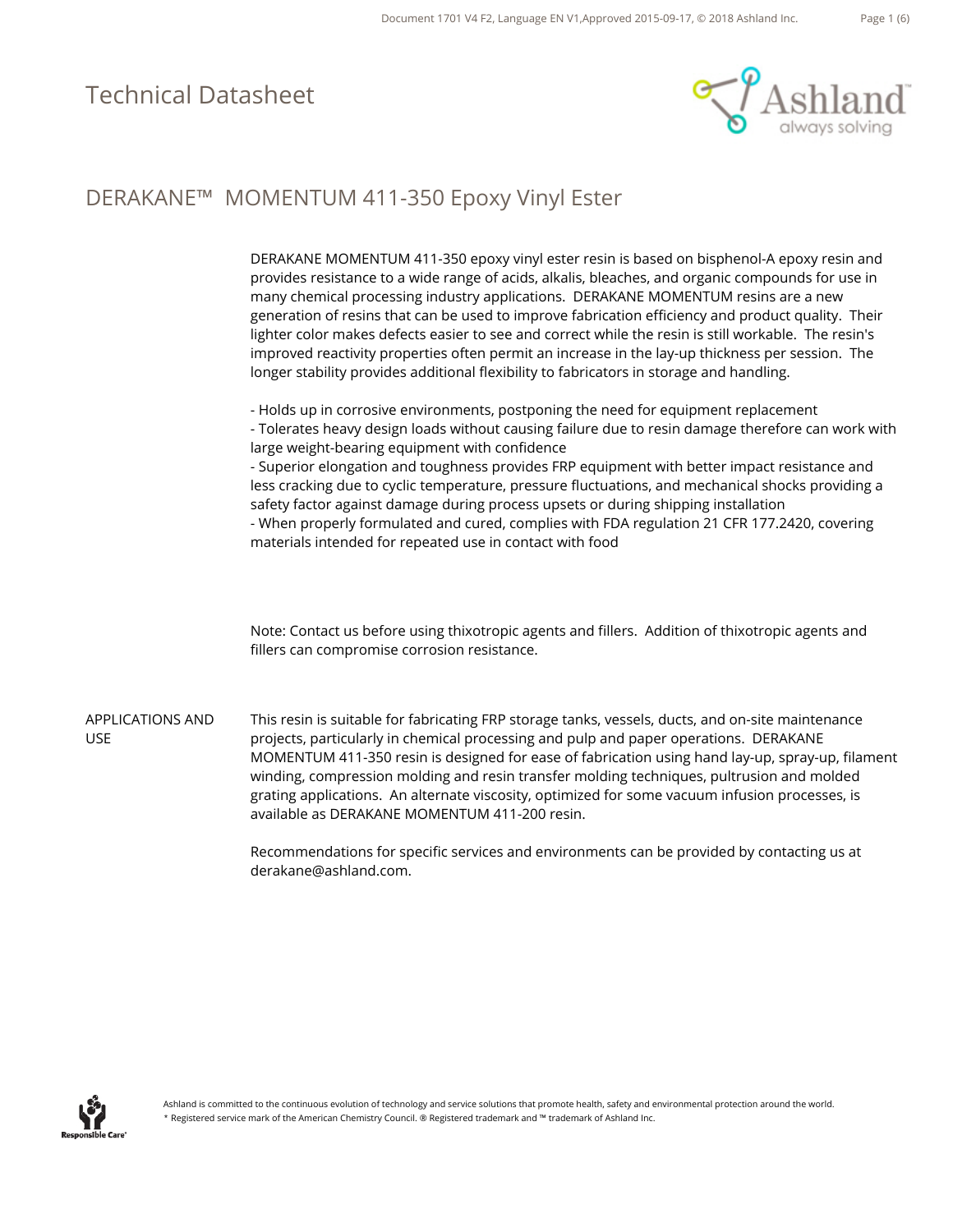TYPICAL LIQUID RESIN



## DERAKANE™ MOMENTUM 411-350 Epoxy Vinyl Ester

| <b>IT PICAL LIQUID RESIIN</b><br><b>PROPERTIES</b> | Property <sup>(1)</sup> at 25°C (77°F)                                                                                                                                                                                                        |                         | Value          | Unit                     |  |  |
|----------------------------------------------------|-----------------------------------------------------------------------------------------------------------------------------------------------------------------------------------------------------------------------------------------------|-------------------------|----------------|--------------------------|--|--|
|                                                    | Dynamic Viscosity                                                                                                                                                                                                                             |                         | 370            | mPa·s (cps)              |  |  |
|                                                    | Kinematic Viscosity                                                                                                                                                                                                                           |                         | 350            | cSt                      |  |  |
|                                                    | <b>Styrene Content</b>                                                                                                                                                                                                                        |                         | 45             | %                        |  |  |
|                                                    | Density                                                                                                                                                                                                                                       |                         | 1.046          | g/ml                     |  |  |
|                                                    | (1) Properties are typical values, based on material tested in our laboratories. Results may vary<br>from sample to sample. Typical values should not be construed as a guaranteed analysis of any<br>specific lot or as specification items. |                         |                |                          |  |  |
| <b>TYPICAL CURING</b><br><b>CHARACTERISTICS</b>    | The following tables provide typical <sup>(1)</sup> geltimes for methylethylketone peroxide (MEKP). This and<br>other information are available at www.derakane.com.                                                                          |                         |                |                          |  |  |
|                                                    | Warning: Addition levels of less than 0.05% cobalt 6% may cause undercure under certain<br>conditions. Please contact Ashland Technical Service for further details or if such low levels are<br>envisaged.                                   |                         |                |                          |  |  |
| MEKP Cure System                                   | Typical geltimes <sup>(2)</sup> using NOROX <sup>(3)</sup> (ME)KP-925H <sup>(4)</sup> catalyst (MEKP) and Cobalt Naphthenate<br>or Octoate-6% <sup>(5)</sup> (Cobalt6%), Diethylaniline <sup>(7)</sup> (DEA) and 2,4-Pentanedione (2,4-P).    |                         |                |                          |  |  |
|                                                    | Geltime at 15°C (59°F)                                                                                                                                                                                                                        | <b>MEKP</b><br>(bhr)(6) | Cobalt6% (phr) | DEA (7)<br>(phr)         |  |  |
|                                                    | 15 +/- 5 minutes                                                                                                                                                                                                                              | 1.50                    | 0.30           | 0.60                     |  |  |
|                                                    | $30 +/- 10$ minutes                                                                                                                                                                                                                           | 1.50                    | 0.20           | $\overline{\phantom{a}}$ |  |  |
|                                                    | 60 +/- 15 minutes                                                                                                                                                                                                                             | 1.50                    | 0.05           | $\overline{\phantom{a}}$ |  |  |
|                                                    | Geltime at 20°C (68°F)                                                                                                                                                                                                                        | <b>MEKP</b><br>(phr)    | Cobalt6% (phr) | $2,4-P$<br>(phr)         |  |  |
|                                                    | 15 +/- 5 minutes                                                                                                                                                                                                                              | 1.50                    | 0.30           |                          |  |  |
|                                                    | 30 +/- 10 minutes                                                                                                                                                                                                                             | 1.00                    | 0.10           |                          |  |  |

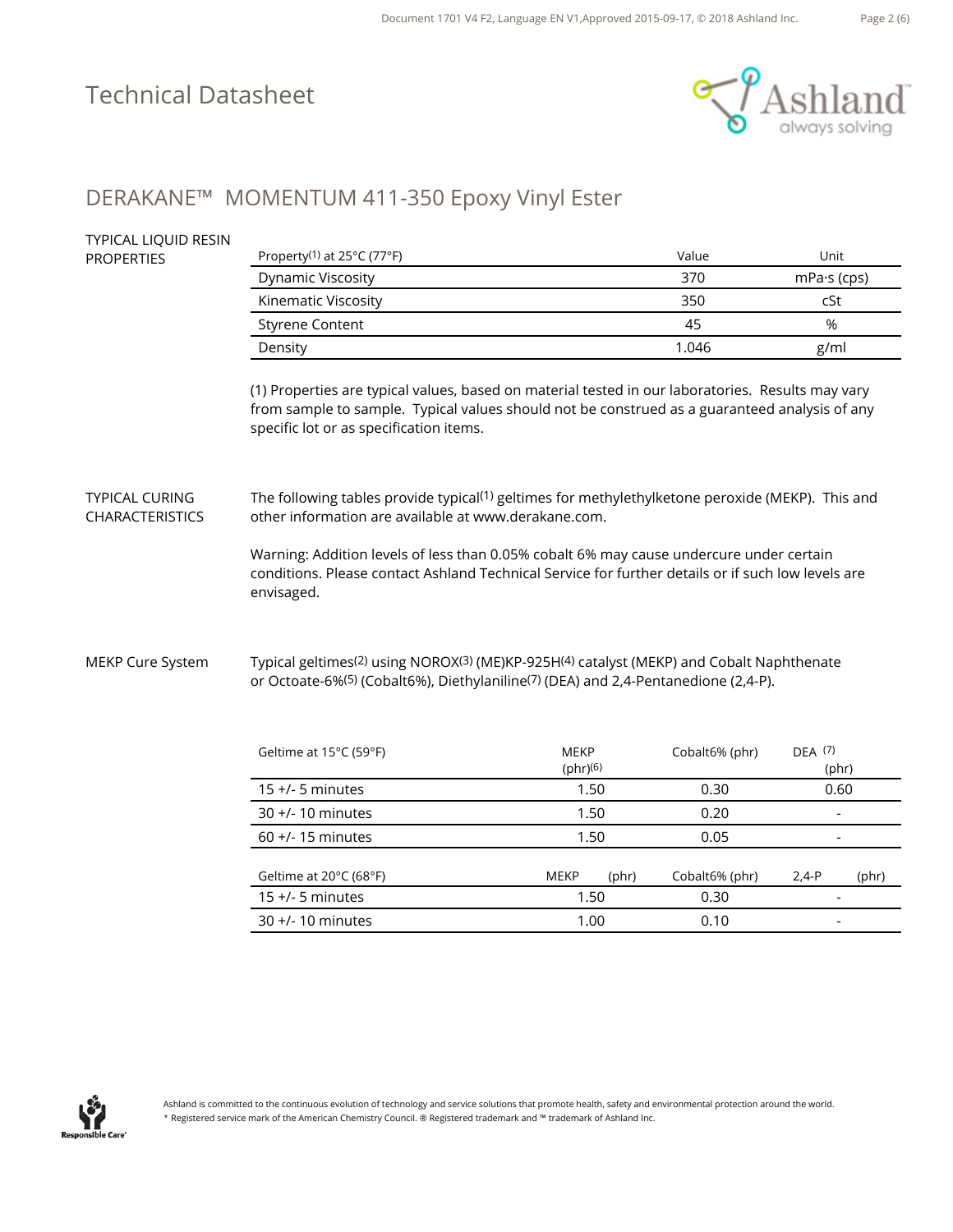

### DERAKANE™ MOMENTUM 411-350 Epoxy Vinyl Ester

| $60 +/- 15$ minutes    | 1.00        |                | 0.10           | 0.02    |                |  |
|------------------------|-------------|----------------|----------------|---------|----------------|--|
|                        |             |                |                |         |                |  |
| Geltime at 25°C (77°F) | <b>MEKP</b> | $(\text{phr})$ | Cobalt6% (phr) | $2,4-P$ | (phr)          |  |
| $15 +/- 5$ minutes     | 1.00        |                | 0.20           |         |                |  |
| $30 +/- 10$ minutes    | 1.00        |                | 0.05           | -       |                |  |
| $60 +$ /-15 minutes    | 1.00        |                | 0.05           | 0.015   |                |  |
|                        |             |                |                |         |                |  |
| Geltime at 30°C (86°F) | <b>MEKP</b> | (bhr)          | Cobalt6% (phr) | $2,4-P$ | (phr)          |  |
| $15 +/- 5$ minutes     | 1.00        |                | 0.05           |         |                |  |
| $30 +$ /-10 minutes    | 1.0         |                | 0.05           | 0.015   |                |  |
| $60 +$ /-15 minutes    | 1.0         |                | 0.05           | 0.035   |                |  |
|                        |             |                |                |         |                |  |
| Geltime at 35°C (95°F) | <b>MEKP</b> | $(\text{phr})$ | Cobalt6% (phr) | $2,4-P$ | $(\text{phr})$ |  |
| $15 +/- 5$ minutes     | 1.00        |                | 0.05           |         | 0.01           |  |
| $30 +$ /-10 minutes    | 1.00        |                | 0.05           |         | 0.03           |  |
| $60 +/- 15$ minutes    | 1.00        |                | 0.05           | 0.06    |                |  |

(2) Thoroughly test any other materials in your applications before full-scale use. Geltimes may vary due to the reactive nature of these materials. Always test a small quantity before formulating large quantities.

(3) Registered trademark of United Initiators.

(4) Norox (ME)KP-925H; (ME) used only in NA name, but not elsewhere. MEKP or equivalent low hydrogen peroxide content MEKP. Use of other MEKP catalysts or additives may result in different gel times.

(5) Use of cobalt octoate, especially in combination with 2,4-P can result in 20-30% slower gel times. (6) phr = parts per hundred resin molding compound

(7) For pre-acceleration for prolonged storage (e.g. formulation of lining or flooring systems) either avoid DMA or DEA, or use DEAA (DiEthyl-AcetoAcetamide). For further information, please contact ASHLAND.

TYPICAL MECHANICAL PROPERTIES Typical properties(1) of a cured casting(8) at 25°C (77°F).

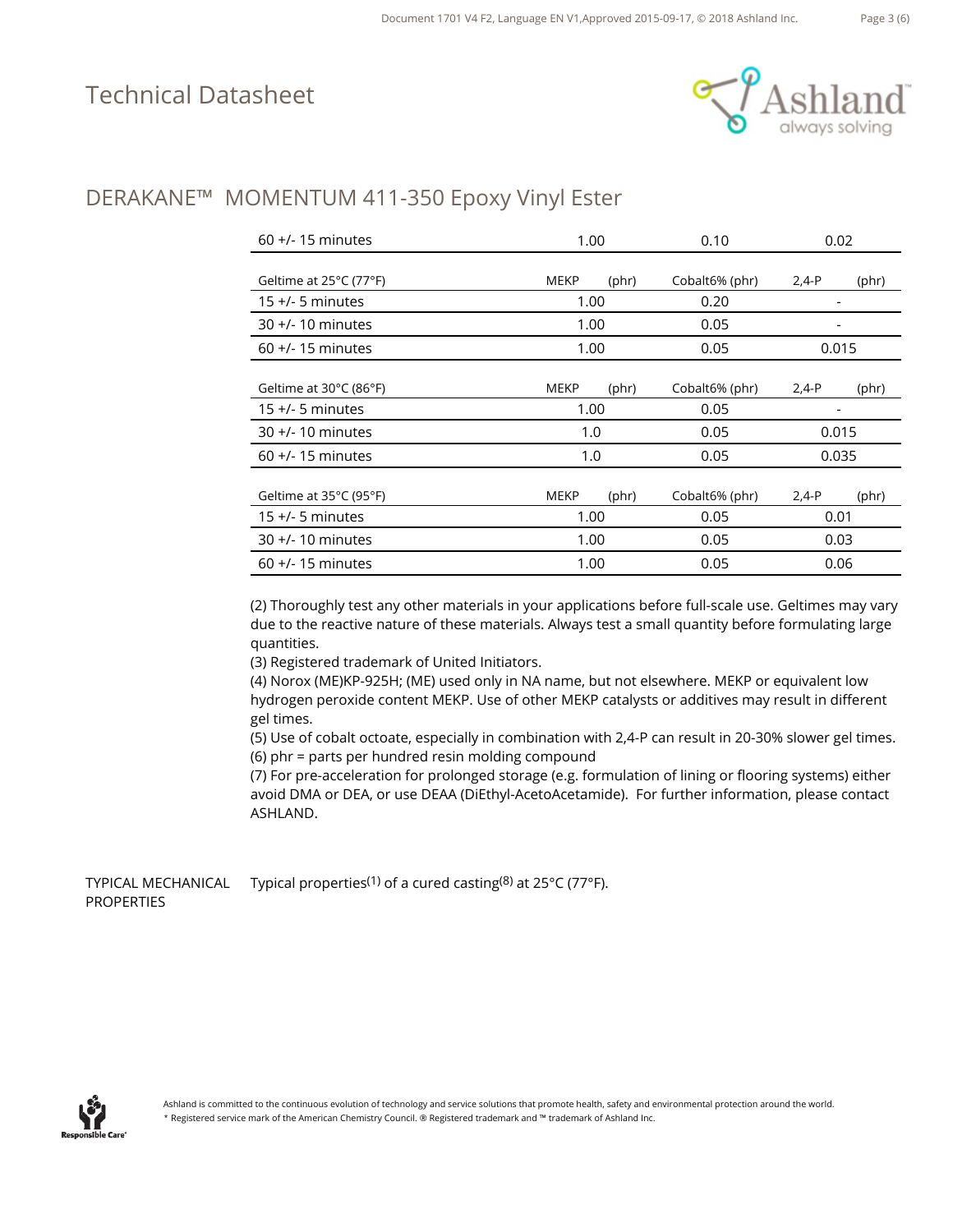

## DERAKANE™ MOMENTUM 411-350 Epoxy Vinyl Ester

| Property of casting           | Value (SI)               | Method           | Value (US)           | Method            |
|-------------------------------|--------------------------|------------------|----------------------|-------------------|
| Tensile Strength              | 86 MPa                   | <b>ISO 527</b>   | 12,000 psi           | ASTM D638         |
| Tensile Modulus               | 3200 MPa                 | <b>ISO 527</b>   | $4.6 \times 10^{-5}$ | ASTM D638         |
|                               |                          |                  | psi                  |                   |
| Tensile Elongation at Yield   | 5-6%                     | <b>ISO 527</b>   | 5-6%                 | ASTM D638         |
| Flexural Strength             | 150 MPa                  | <b>ISO 178</b>   | 22,000 psi           | ASTM D790         |
| Flexural Modulus              | 3400 MPa                 | <b>ISO 178</b>   | $4.9 \times 10^{-5}$ | ASTM D790         |
|                               |                          |                  | psi                  |                   |
| Density                       | $1.14$ g/cm <sup>3</sup> | <b>ISO 1183</b>  |                      | ASTM D792         |
| Volume Shrinkage              | 7.8%                     |                  |                      |                   |
| <b>Heat Distortion</b>        | 105°C                    | ISO 75           | $220^{\circ}F$       | ASTM D648         |
| Temperature <sup>(9)</sup>    |                          |                  |                      |                   |
| Glass Transition Temperature, | $120^{\circ}$ C          | <b>ISO 11357</b> | $250^{\circ}$ F      | ASTM D3418        |
| Tg <sup>2</sup>               |                          |                  |                      |                   |
| <b>Barcol Hardness</b>        | 35                       | <b>EN 59</b>     | 35                   | <b>ASTM D2583</b> |

(8) Cure schedule: 24 hours at room temperature and 2 hours at 120°C (250°F). (9) Maximum stress: 1.8 MPa (264 psi)

Typical properties(1) of a postcured 6 mm (1/4") laminate(10) at 25°C (77°F).

| Property of laminate | Value (SI) | Method          | Value (US) | Method            |
|----------------------|------------|-----------------|------------|-------------------|
| Tensile Strength     | 150 MPa    | <b>ISO 527</b>  | 22,000 psi | <b>ASTM D3039</b> |
| Tensile Modulus      | 12,000 MPa | <b>ISO 527</b>  | 1700 kpsi  | <b>ASTM D3039</b> |
| Flexural Strength    | 210 MPa    | <b>ISO 178</b>  | 30,000 psi | ASTM D790         |
| Flexural Modulus     | 8100 MPa   | <b>ISO 178</b>  | 1200 kpsi  | ASTM D790         |
| Glass Content        | 40%        | <b>ISO 1172</b> | 40%        | ASTM D2584        |

(10) Cure schedule: 24 hours at room temperature and 6 hours at 80°C (175°F). Laminate construction of 6mm (1/4") is V/M/M/Wr/M/Wr/M where V=Continuous veil glass, M=Chopped strand mat 450 g/m2 (1.5 oz/ft2) and Wr=Woven roving 800 g/m2 (24 oz/yd2).

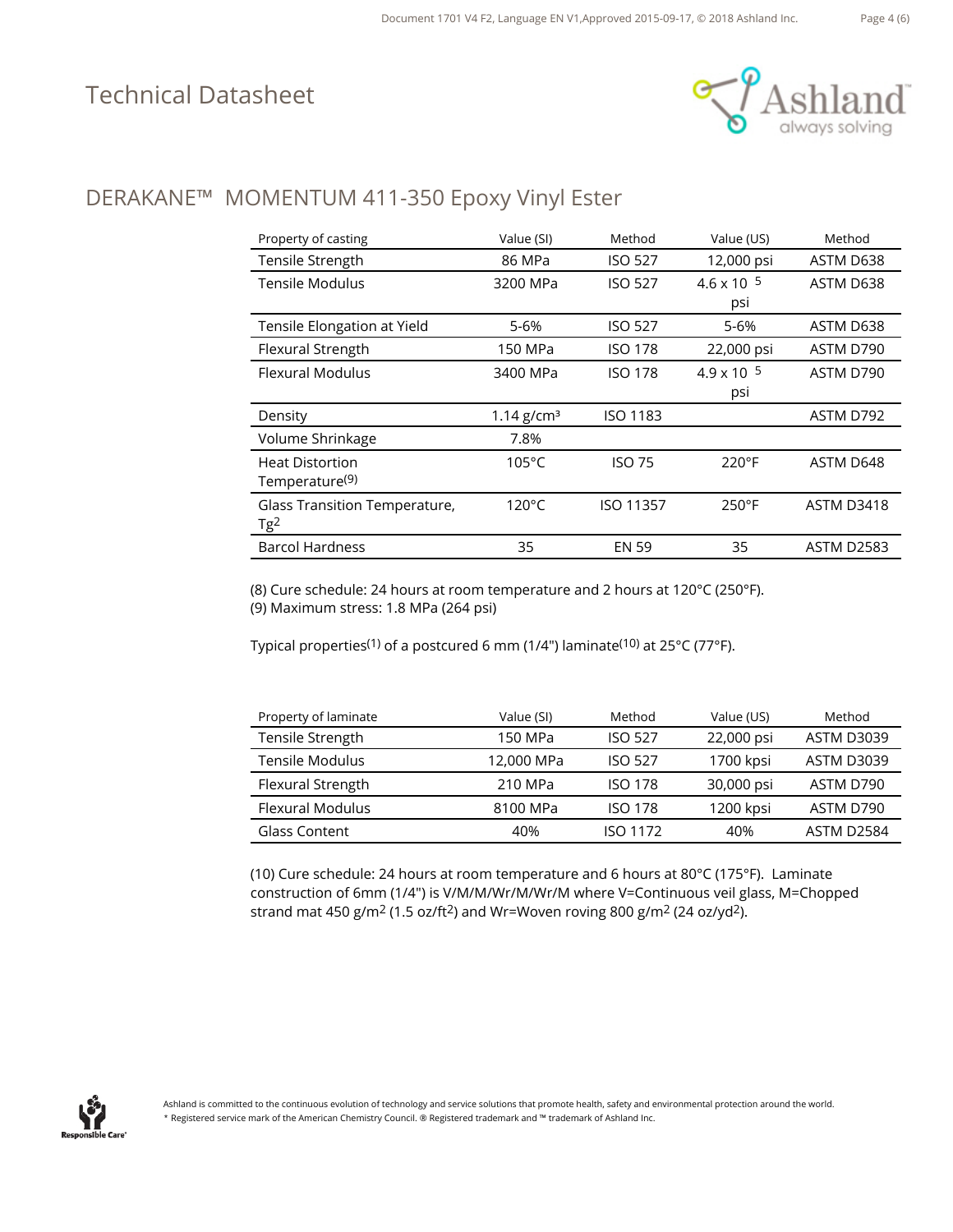

Page 5 (6)

#### DERAKANE™ MOMENTUM 411-350 Epoxy Vinyl Ester

- CERTIFICATES AND APPROVALS The manufacturing, quality control and distribution of products, by Ashland Performance Materials, comply with one or more of the following programs or standards: Responsible Care, ISO 9001, ISO 14001 and OHSAS 18001 by .
- STANDARD PACKAGE 208 Liter (55 Gallon) Non-Returnable Drum Net Wt. 205 Kgs (452 Lbs.) DOT Label Required: Flammable Liquid

#### STORAGE This resin contains ingredients which could be harmful if mishandled. Contact with skin and eyes should be avoided and necessary protective equipment and clothing should be worn.

Drums - It is highly recommended that all material is stored at stable temperatures below 25°C (77°F). Avoid exposure to heat sources such as direct sunlight or steam pipes. To avoid contamination of product with water, do not store outdoors. Keep sealed to prevent moisture pick-up and monomer loss. Rotate stock.

Bulk - See Ashland's Bulk Storage and Handling Manual for Polyesters and Vinyl Esters. A copy of this may be obtained from Ashland at +1.614.790.3333 or 800.523.6963.

All things being equal, higher storage temperature will reduce product stability and lower storage temperature will extend product stability.

COMMERCIAL WARRANTY Twelve months from date of manufacture, when stored in accordance with the conditions stated above.

Notice All information presented herein is believed to be accurate and reliable, and is solely for the user's consideration, investigation and verification. The information is not to be taken as an express or implied representation or warranty for which Ashland assumes legal responsibility. Any warranties,